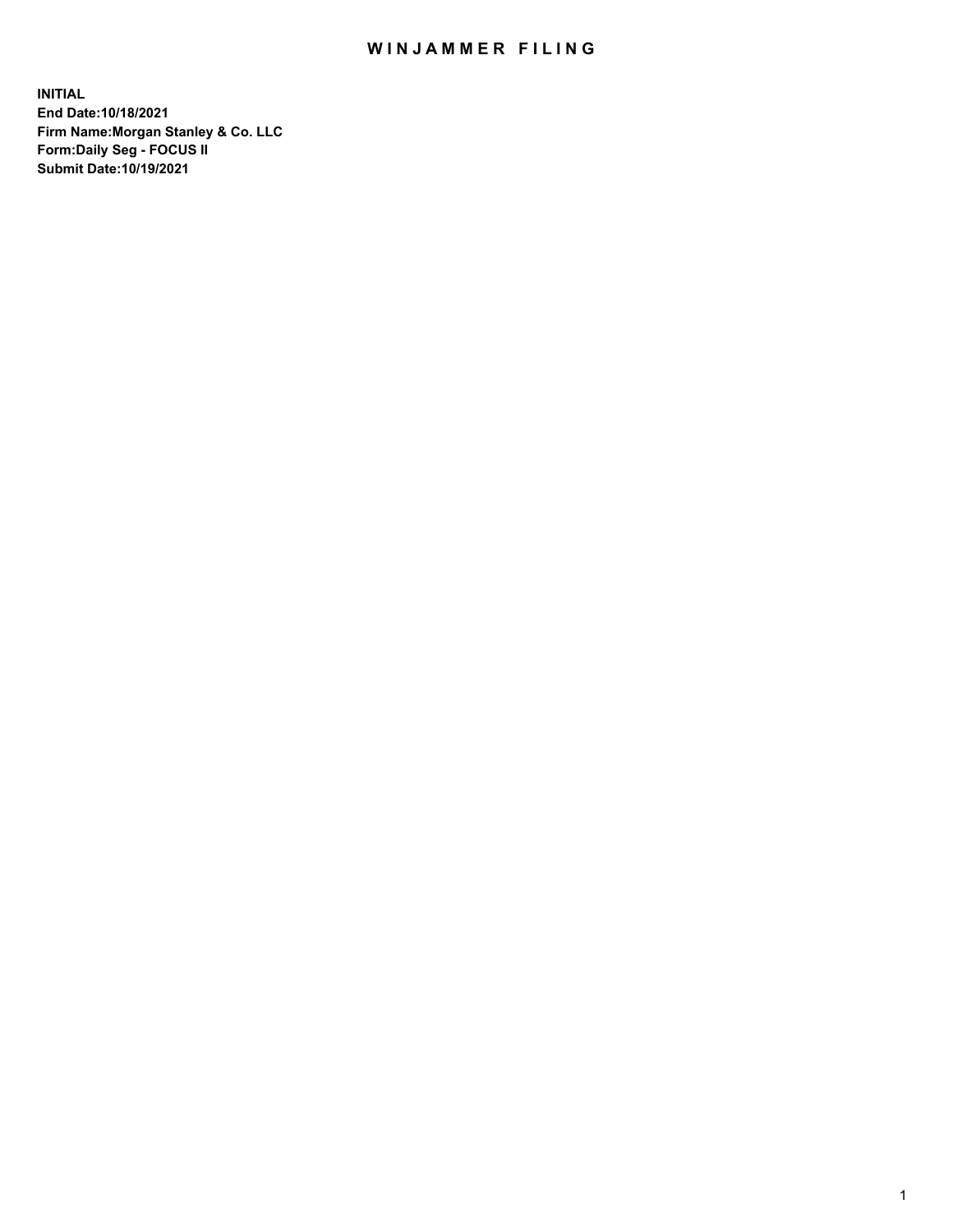**INITIAL End Date:10/18/2021 Firm Name:Morgan Stanley & Co. LLC Form:Daily Seg - FOCUS II Submit Date:10/19/2021 Daily Segregation - Cover Page**

| Name of Company                                                                                                                                                                                                                                                                                                                | Morgan Stanley & Co. LLC                               |
|--------------------------------------------------------------------------------------------------------------------------------------------------------------------------------------------------------------------------------------------------------------------------------------------------------------------------------|--------------------------------------------------------|
| <b>Contact Name</b>                                                                                                                                                                                                                                                                                                            | <b>Ikram Shah</b>                                      |
| <b>Contact Phone Number</b>                                                                                                                                                                                                                                                                                                    | 212-276-0963                                           |
| <b>Contact Email Address</b>                                                                                                                                                                                                                                                                                                   | Ikram.shah@morganstanley.com                           |
| FCM's Customer Segregated Funds Residual Interest Target (choose one):<br>a. Minimum dollar amount: ; or<br>b. Minimum percentage of customer segregated funds required:% ; or<br>c. Dollar amount range between: and; or<br>d. Percentage range of customer segregated funds required between:% and%.                         | 235,000,000<br><u>0</u><br>0 Q<br>0 Q                  |
| FCM's Customer Secured Amount Funds Residual Interest Target (choose one):<br>a. Minimum dollar amount: ; or<br>b. Minimum percentage of customer secured funds required:% ; or<br>c. Dollar amount range between: and; or<br>d. Percentage range of customer secured funds required between:% and%.                           | 140,000,000<br><u>0</u><br><u>00</u><br>0 <sub>0</sub> |
| FCM's Cleared Swaps Customer Collateral Residual Interest Target (choose one):<br>a. Minimum dollar amount: ; or<br>b. Minimum percentage of cleared swaps customer collateral required:% ; or<br>c. Dollar amount range between: and; or<br>d. Percentage range of cleared swaps customer collateral required between:% and%. | 92,000,000<br><u>0</u><br>0 Q<br>00                    |

Attach supporting documents CH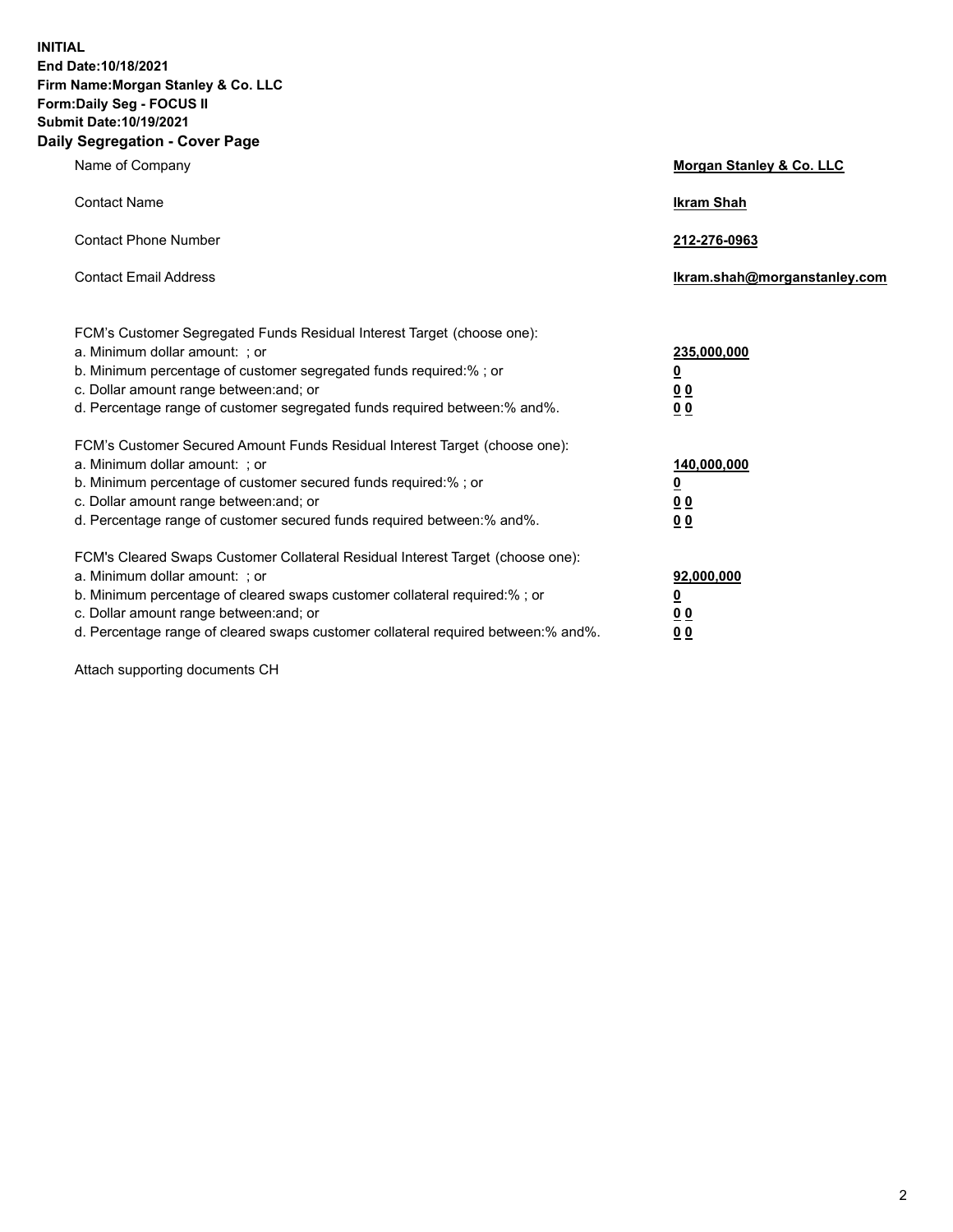## **INITIAL End Date:10/18/2021 Firm Name:Morgan Stanley & Co. LLC Form:Daily Seg - FOCUS II Submit Date:10/19/2021**

## **Daily Segregation - Secured Amounts**

Foreign Futures and Foreign Options Secured Amounts Amount required to be set aside pursuant to law, rule or regulation of a foreign government or a rule of a self-regulatory organization authorized thereunder 1. Net ledger balance - Foreign Futures and Foreign Option Trading - All Customers A. Cash **5,562,807,080** [7315] B. Securities (at market) **1,932,211,437** [7317] 2. Net unrealized profit (loss) in open futures contracts traded on a foreign board of trade **800,514,310** [7325] 3. Exchange traded options a. Market value of open option contracts purchased on a foreign board of trade **53,435,627** [7335] b. Market value of open contracts granted (sold) on a foreign board of trade **-35,191,565** [7337] 4. Net equity (deficit) (add lines 1. 2. and 3.) **8,313,776,889** [7345] 5. Account liquidating to a deficit and account with a debit balances - gross amount **33,642,728** [7351] Less: amount offset by customer owned securities **-31,777,035** [7352] **1,865,693** 6. Amount required to be set aside as the secured amount - Net Liquidating Equity Method (add lines 4 and 5) 7. Greater of amount required to be set aside pursuant to foreign jurisdiction (above) or line 6. FUNDS DEPOSITED IN SEPARATE REGULATION 30.7 ACCOUNTS 1. Cash in banks A. Banks located in the United States **386,475,985** [7500] B. Other banks qualified under Regulation 30.7 **394,695,085** [7520] **781,171,070** 2. Securities A. In safekeeping with banks located in the United States **567,845,102** [7540] B. In safekeeping with other banks qualified under Regulation 30.7 **54,300,623** [7560] **622,145,725** 3. Equities with registered futures commission merchants A. Cash **8,375,608** [7580] B. Securities **0** [7590]

- C. Unrealized gain (loss) on open futures contracts **-1,749,083** [7600]
- D. Value of long option contracts **0** [7610]
- E. Value of short option contracts **0** [7615] **6,626,525** [7620]
- 4. Amounts held by clearing organizations of foreign boards of trade
	-
	- B. Securities **0** [7650]
	- C. Amount due to (from) clearing organization daily variation **0** [7660]
	- D. Value of long option contracts **0** [7670]
	- E. Value of short option contracts **0** [7675] **0** [7680]
- 5. Amounts held by members of foreign boards of trade
	-
	-
	- C. Unrealized gain (loss) on open futures contracts **802,263,393** [7720]
	- D. Value of long option contracts **53,435,627** [7730]
	-
- 6. Amounts with other depositories designated by a foreign board of trade **0** [7760]
- 7. Segregated funds on hand **0** [7765]
- 8. Total funds in separate section 30.7 accounts **8,540,571,021** [7770]
- 9. Excess (deficiency) Set Aside for Secured Amount (subtract line 7 Secured Statement Page 1 from Line 8)
- 10. Management Target Amount for Excess funds in separate section 30.7 accounts **140,000,000** [7780]
- 11. Excess (deficiency) funds in separate 30.7 accounts over (under) Management Target **84,928,439** [7785]

**0** [7305]

[7354] **8,315,642,582** [7355]

**8,315,642,582** [7360]

[7530]

[7570]

A. Cash **0** [7640]

 A. Cash **5,000,054,534** [7700] B. Securities **1,310,065,712** [7710] E. Value of short option contracts **-35,191,565** [7735] **7,130,627,701** [7740] **224,928,439** [7380]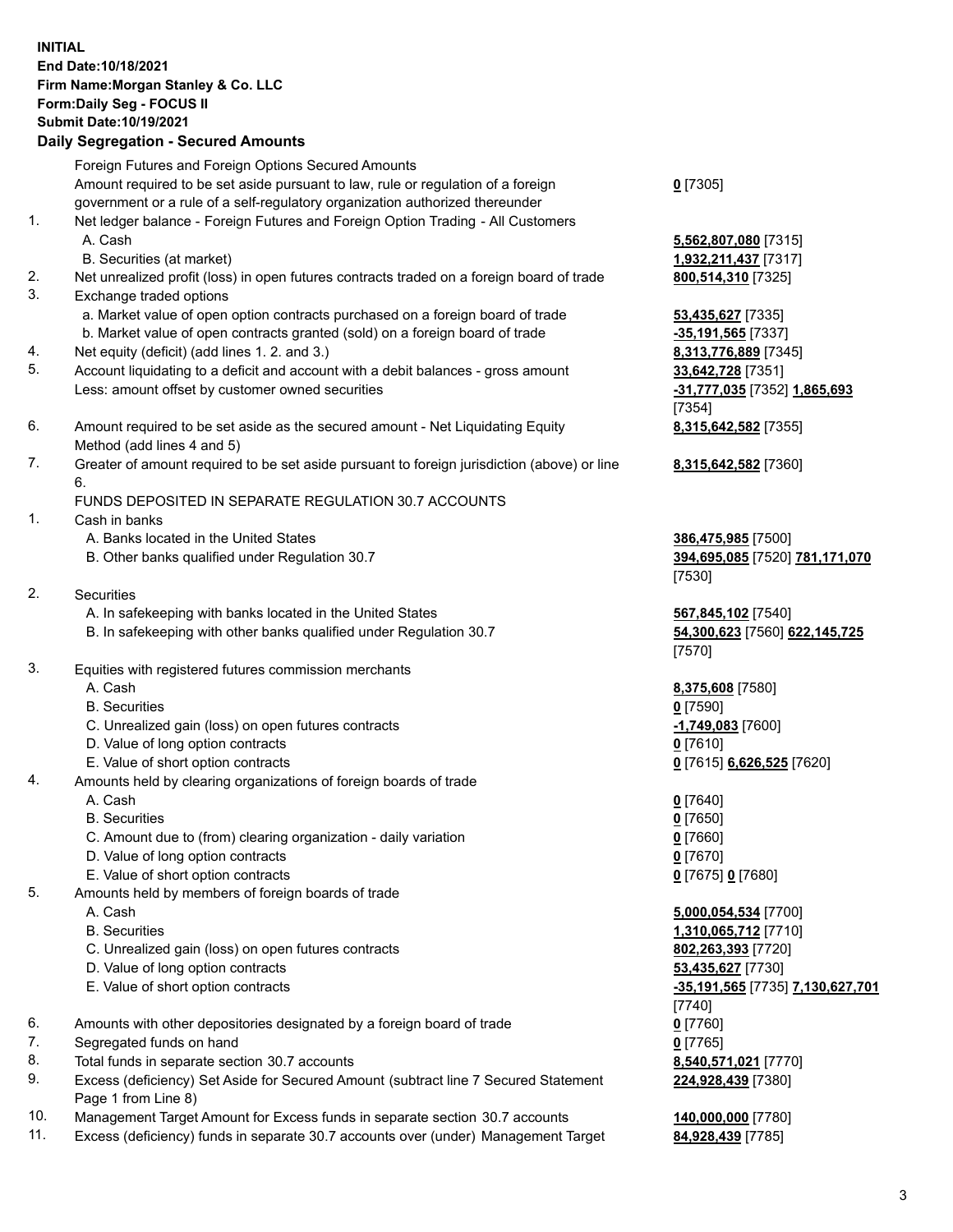**INITIAL End Date:10/18/2021 Firm Name:Morgan Stanley & Co. LLC Form:Daily Seg - FOCUS II Submit Date:10/19/2021 Daily Segregation - Segregation Statement** SEGREGATION REQUIREMENTS(Section 4d(2) of the CEAct) 1. Net ledger balance A. Cash **17,252,999,986** [7010] B. Securities (at market) **7,527,751,330** [7020] 2. Net unrealized profit (loss) in open futures contracts traded on a contract market **-96,527,005** [7030] 3. Exchange traded options A. Add market value of open option contracts purchased on a contract market **1,823,341,810** [7032] B. Deduct market value of open option contracts granted (sold) on a contract market **-1,473,136,315** [7033] 4. Net equity (deficit) (add lines 1, 2 and 3) **25,034,429,806** [7040] 5. Accounts liquidating to a deficit and accounts with debit balances - gross amount **433,871,221** [7045] Less: amount offset by customer securities **-428,427,927** [7047] **5,443,294** [7050] 6. Amount required to be segregated (add lines 4 and 5) **25,039,873,100** [7060] FUNDS IN SEGREGATED ACCOUNTS 7. Deposited in segregated funds bank accounts A. Cash **2,057,518,526** [7070] B. Securities representing investments of customers' funds (at market) **0** [7080] C. Securities held for particular customers or option customers in lieu of cash (at market) **3,112,957,507** [7090] 8. Margins on deposit with derivatives clearing organizations of contract markets A. Cash **15,412,629,585** [7100] B. Securities representing investments of customers' funds (at market) **0** [7110] C. Securities held for particular customers or option customers in lieu of cash (at market) **4,266,004,553** [7120] 9. Net settlement from (to) derivatives clearing organizations of contract markets **63,086,617** [7130] 10. Exchange traded options A. Value of open long option contracts **1,823,341,810** [7132] B. Value of open short option contracts **-1,473,136,315** [7133] 11. Net equities with other FCMs A. Net liquidating equity **11,332,288** [7140] B. Securities representing investments of customers' funds (at market) **0** [7160] C. Securities held for particular customers or option customers in lieu of cash (at market) **0** [7170] 12. Segregated funds on hand **148,789,270** [7150] 13. Total amount in segregation (add lines 7 through 12) **25,422,523,841** [7180] 14. Excess (deficiency) funds in segregation (subtract line 6 from line 13) **382,650,741** [7190]

- 15. Management Target Amount for Excess funds in segregation **235,000,000** [7194]
- 16. Excess (deficiency) funds in segregation over (under) Management Target Amount Excess

**147,650,741** [7198]